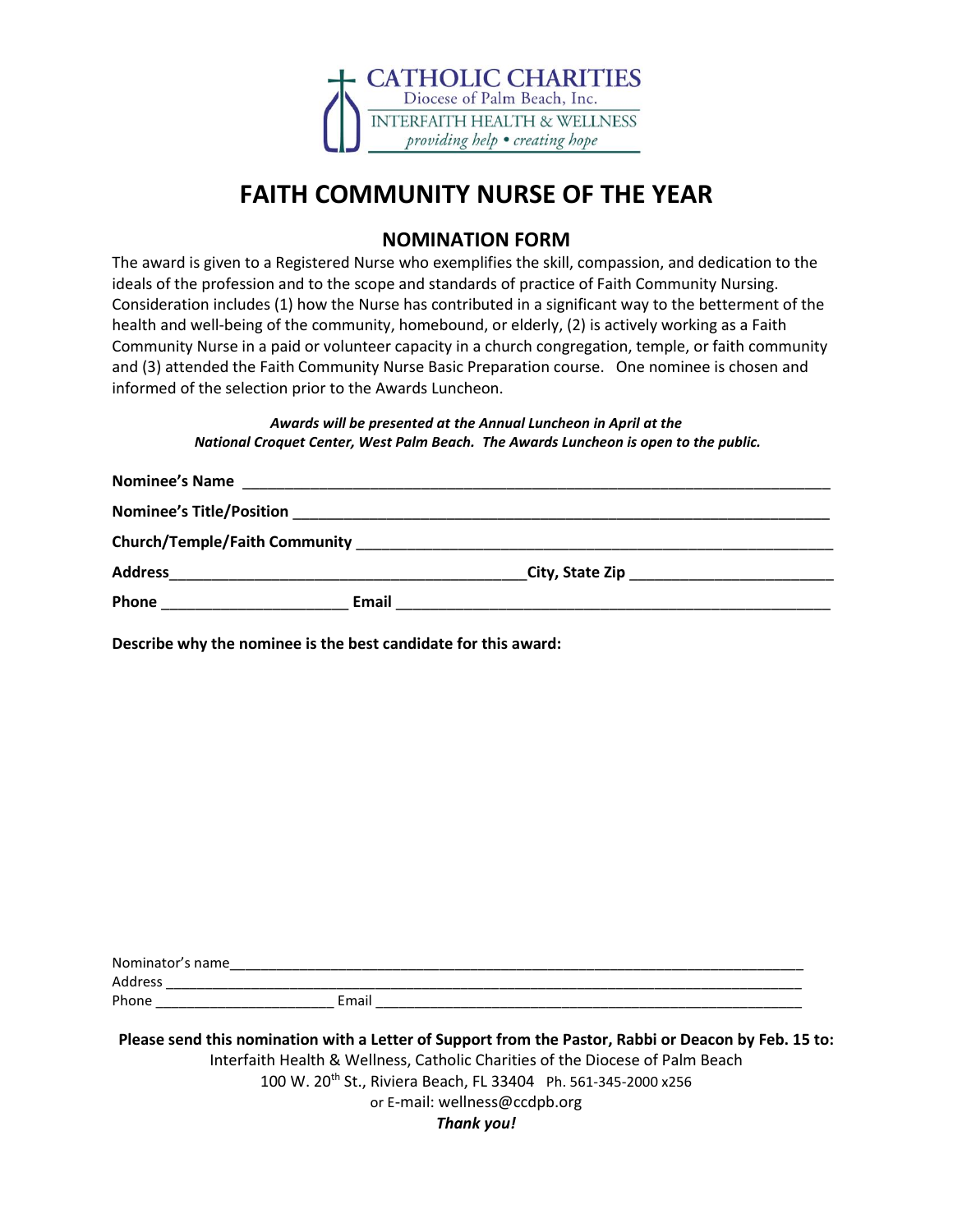

# **MOTHER TERESA HUMANITARIAN AWARD NOMINATION FORM**

This is a life-time achievement, charitable works award given to a volunteer who exemplifies profound care, compassion and mercy to aid those in need.Mother Teresa devoted her life to the service of God and His people by caring for the poor, sick and orphaned. Founder of the Missionaries of Charity in 1950, she was awarded the Nobel Peace Prize in 1979. Nominees are selected based upon their life-long efforts to enhance the quality of life of individuals, children, families, or extraordinary support of a community group or charitable organization.

> *Awards will be presented at the Annual Spring Luncheon in April at the National Croquet Center, West Palm Beach.*

| <b>Nominee's Name</b>                                                                                                                                                                                                              |       |  |
|------------------------------------------------------------------------------------------------------------------------------------------------------------------------------------------------------------------------------------|-------|--|
| Nominee's volunteer position (if applicable) <b>Solution</b> and the set of the set of the set of the set of the set of the set of the set of the set of the set of the set of the set of the set of the set of the set of the set |       |  |
|                                                                                                                                                                                                                                    |       |  |
| <b>Phone</b>                                                                                                                                                                                                                       | Email |  |

**Summary of the nominee's activities, charitable contributions or example(s) of how the nominee has enhanced the quality of life for those in need in Palm Beach, Martin, St. Lucie, Okeechobee or Indian River Counties:** 

**What distinguishes this nominee from others?** 

| Nominator's Name:        |       |  |
|--------------------------|-------|--|
| Address, City, State Zip |       |  |
| Phone                    | Email |  |

**Please send your nomination(s) by Feb. 15th to:**  Interfaith Health & Wellness, Catholic Charities of the Diocese of Palm Beach 100 W. 20th St., Riviera Beach, FL 33404 ph. 561-345-2000 x256 or E-mail: [wellness@ccdpb.org](mailto:wellness@ccdpb.org)  *Thank you!*